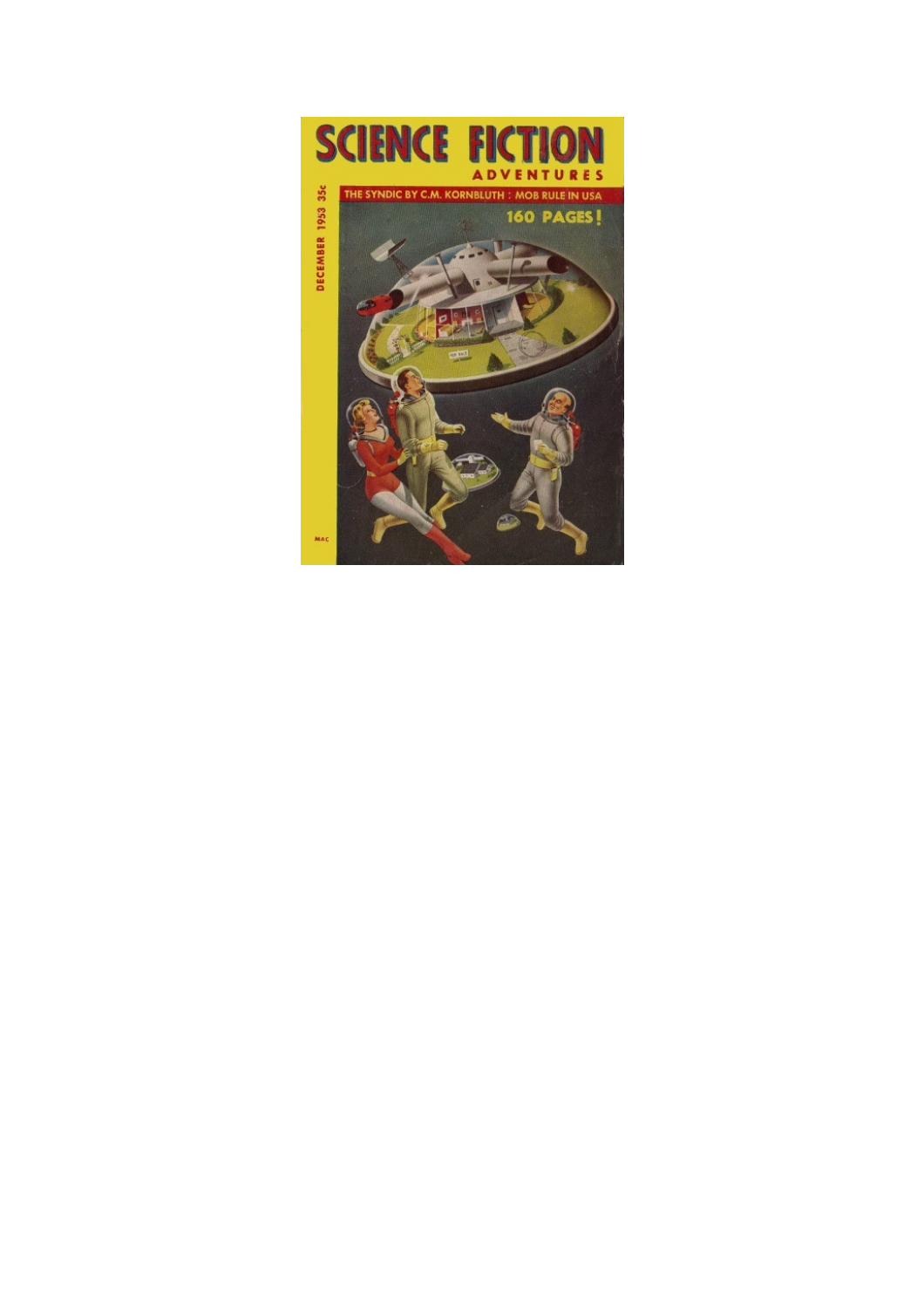The Project Gutenberg EBook of The Hanging Stranger, by Philip K. Dick

This eBook is for the use of anyone anywhere at no cost and with almost no restrictions whatsoever. You may copy it, give it away or re-use it under the terms of the Project Gutenberg License included with this eBook or online at www.gutenberg.org

Title: The Hanging Stranger

Author: Philip K. Dick

Release Date: December 5, 2012 [EBook #41562]

Language: English

\*\*\* START OF THIS PROJECT GUTENBERG EBOOK THE HANGING STRANGER \*\*\*

Produced by Greg Weeks, Mary Meehan and the Online Distributed Proofreading Team at http://www.pgdp.net

# **THE HANGING STRANGER**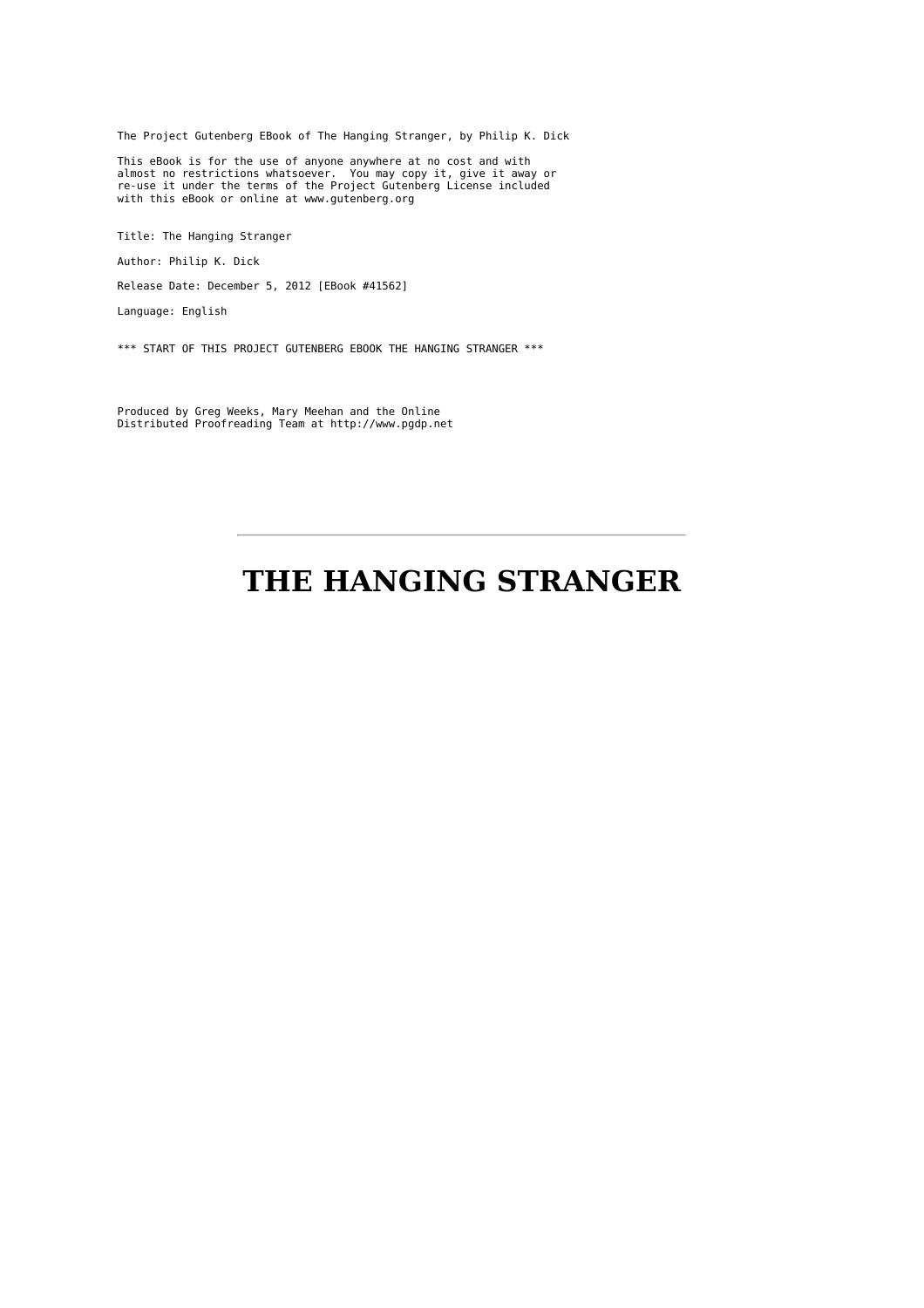## **BY PHILIP K. DICK**

### **ILLUSTRATED BY SMITH**

[Transcriber's Note: This etext was produced from Science Fiction Adventures Magazine December 1953. Extensive research did not uncover any evidence that the U.S. copyright on this publication was renewed.]

Ed had always been a practical man, when he saw something was wrong he tried to correct it. Then one day he saw *it* hanging in the town square.

Five o'clock Ed Loyce washed up, tossed on his hat and coat, got his car out and headed across town toward his TV sales store. He was tired. His back and shoulders ached from digging dirt out of the basement and wheeling it into the back yard. But for a forty-year-old man he had done okay. Janet could get a new vase with the money he had saved; and he liked the idea of repairing the foundations himself!

It was getting dark. The setting sun cast long rays over the scurrying commuters, tired and grim-faced, women loaded down with bundles and packages, students swarming home from the university, mixing with clerks and businessmen and drab secretaries. He stopped his Packard for a red light and then started it up again. The store had been open without him; he'd arrive just in time to spell the help for dinner, go over the records of the day, maybe even close a couple of sales himself. He drove slowly past the small square of green in the center of the street, the town park. There were no parking places in front of LOYCE TV SALES AND SERVICE. He cursed under his breath and swung the car in a U-turn. Again he passed the little square of green with its lonely drinking fountain and bench and single lamppost.

From the lamppost something was hanging. A shapeless dark bundle, swinging a little with the wind. Like a dummy of some sort. Loyce rolled down his window and peered out. What the hell was it? A display of some kind? Sometimes the Chamber of Commerce put up displays in the square.

Again he made a U-turn and brought his car around. He passed the park and concentrated on the dark bundle. It wasn't a dummy. And if it was a display it was a strange kind. The hackles on his neck rose and he swallowed uneasily. Sweat slid out on his face and hands.

It was a body. A human body.

"Look at it!" Loyce snapped. "Come on out here!"

Don Fergusson came slowly out of the store, buttoning his pin-stripe coat with dignity. "This is a big deal, Ed. I can't just leave the guy standing there."

"See it?" Ed pointed into the gathering gloom. The lamppost jutted up against the sky—the post and the bundle swinging from it. "There it is. How the hell long has it been there?" His voice rose excitedly. "What's wrong with everybody? They just walk on past!"

Don Fergusson lit a cigarette slowly. "Take it easy, old man. There must be a good reason, or it wouldn't be there."

"A reason! What kind of a reason?"

Fergusson shrugged. "Like the time the Traffic Safety Council put that wrecked Buick there. Some sort of civic thing. How would I know?"

Jack Potter from the shoe shop joined them. "What's up, boys?"

"There's a body hanging from the lamppost," Loyce said. "I'm going to call the cops."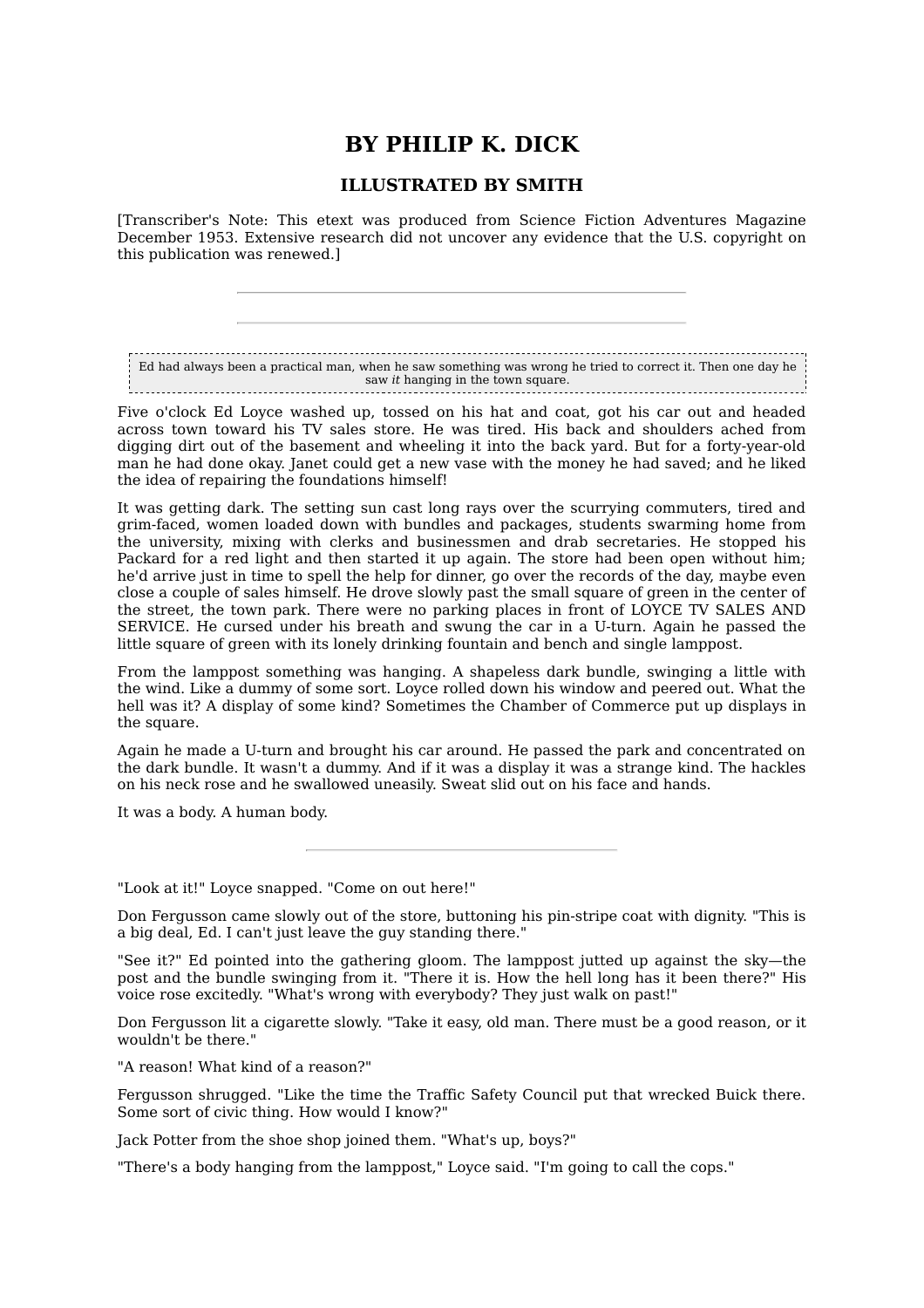"They must know about it," Potter said. "Or otherwise it wouldn't be there."

"I got to get back in." Fergusson headed back into the store. "Business before pleasure."

Loyce began to get hysterical. "You see it? You see it hanging there? A man's body! A dead man!"

"Sure, Ed. I saw it this afternoon when I went out for coffee."

"You mean it's been there all afternoon?"

"Sure. What's the matter?" Potter glanced at his watch. "Have to run. See you later, Ed."

Potter hurried off, joining the flow of people moving along the sidewalk. Men and women, passing by the park. A few glanced up curiously at the dark bundle—and then went on. Nobody stopped. Nobody paid any attention.

"I'm going nuts," Loyce whispered. He made his way to the curb and crossed out into traffic, among the cars. Horns honked angrily at him. He gained the curb and stepped up onto the little square of green.

The man had been middle-aged. His clothing was ripped and torn, a gray suit, splashed and caked with dried mud. A stranger. Loyce had never seen him before. Not a local man. His face was partly turned, away, and in the evening wind he spun a little, turning gently, silently. His skin was gouged and cut. Red gashes, deep scratches of congealed blood. A pair of steelrimmed glasses hung from one ear, dangling foolishly. His eyes bulged. His mouth was open, tongue thick and ugly blue.

"For Heaven's sake," Loyce muttered, sickened. He pushed down his nausea and made his way back to the sidewalk. He was shaking all over, with revulsion—and fear.

*Why?* Who was the man? Why was he hanging there? What did it mean?

And—why didn't anybody notice?

He bumped into a small man hurrying along the sidewalk. "Watch it!" the man grated, "Oh, it's you, Ed."

Ed nodded dazedly. "Hello, Jenkins."

"What's the matter?" The stationery clerk caught Ed's arm. "You look sick."

"The body. There in the park."

"Sure, Ed." Jenkins led him into the alcove of LOYCE TV SALES AND SERVICE. "Take it easy."

Margaret Henderson from the jewelry store joined them. "Something wrong?"

"Ed's not feeling well."

Loyce yanked himself free. "How can you stand here? Don't you see it? For God's sake—"

"What's he talking about?" Margaret asked nervously.

"The body!" Ed shouted. "The body hanging there!"

More people collected. "Is he sick? It's Ed Loyce. You okay, Ed?"

"The body!" Loyce screamed, struggling to get past them. Hands caught at him. He tore loose. "Let me go! The police! Get the police!"

"Ed—"

"Better get a doctor!"

"He must be sick."

"Or drunk."

Loyce fought his way through the people. He stumbled and half fell. Through a blur he saw rows of faces, curious, concerned, anxious. Men and women halting to see what the disturbance was. He fought past them toward his store. He could see Fergusson inside talking to a man, showing him an Emerson TV set. Pete Foley in the back at the service counter, setting up a new Philco. Loyce shouted at them frantically. His voice was lost in the roar of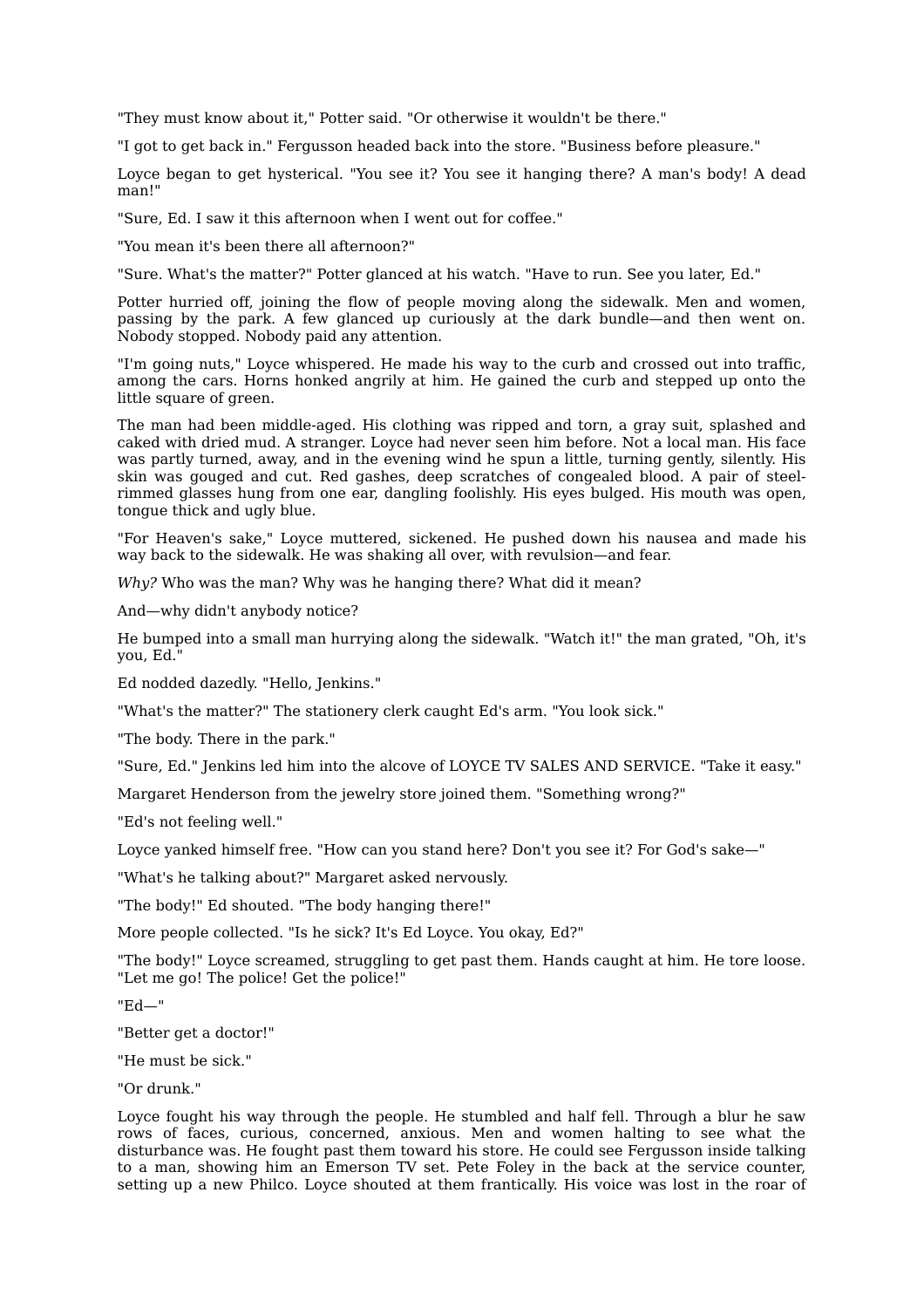traffic and the murmur around him.

"Do something!" he screamed. "Don't stand there! Do something! Something's wrong! Something's happened! Things are going on!"

The crowd melted respectfully for the two heavy-set cops moving efficiently toward Loyce.

"Name?" the cop with the notebook murmured.

"Loyce." He mopped his forehead wearily. "Edward C. Loyce. Listen to me. Back there—"

"Address?" the cop demanded. The police car moved swiftly through traffic, shooting among the cars and buses. Loyce sagged against the seat, exhausted and confused. He took a deep shuddering breath.

"1368 Hurst Road."

"That's here in Pikeville?"

"That's right." Loyce pulled himself up with a violent effort. "Listen to me. Back there. In the square. Hanging from the lamppost—"

"Where were you today?" the cop behind the wheel demanded.

"Where?" Loyce echoed.

"You weren't in your shop, were you?"

"No." He shook his head. "No, I was home. Down in the basement."

"In the *basement*?"

"Digging. A new foundation. Getting out the dirt to pour a cement frame. Why? What has that to do with—"

"Was anybody else down there with you?"

"No. My wife was downtown. My kids were at school." Loyce looked from one heavy-set cop to the other. Hope flicked across his face, wild hope. "You mean because I was down there I missed—the explanation? I didn't get in on it? Like everybody else?"

After a pause the cop with the notebook said: "That's right. You missed the explanation."

"Then it's official? The body—it's *supposed* to be hanging there?"

"It's supposed to be hanging there. For everybody to see."

Ed Loyce grinned weakly. "Good Lord. I guess I sort of went off the deep end. I thought maybe something had happened. You know, something like the Ku Klux Klan. Some kind of violence. Communists or Fascists taking over." He wiped his face with his breast-pocket handkerchief, his hands shaking. "I'm glad to know it's on the level."

"It's on the level." The police car was getting near the Hall of Justice. The sun had set. The streets were gloomy and dark. The lights had not yet come on.

"I feel better," Loyce said. "I was pretty excited there, for a minute. I guess I got all stirred up. Now that I understand, there's no need to take me in, is there?"

The two cops said nothing.

"I should be back at my store. The boys haven't had dinner. I'm all right, now. No more trouble. Is there any need of—"

"This won't take long," the cop behind the wheel interrupted. "A short process. Only a few minutes."

"I hope it's short," Loyce muttered. The car slowed down for a stoplight. "I guess I sort of disturbed the peace. Funny, getting excited like that and—"

Loyce yanked the door open. He sprawled out into the street and rolled to his feet. Cars were moving all around him, gaining speed as the light changed. Loyce leaped onto the curb and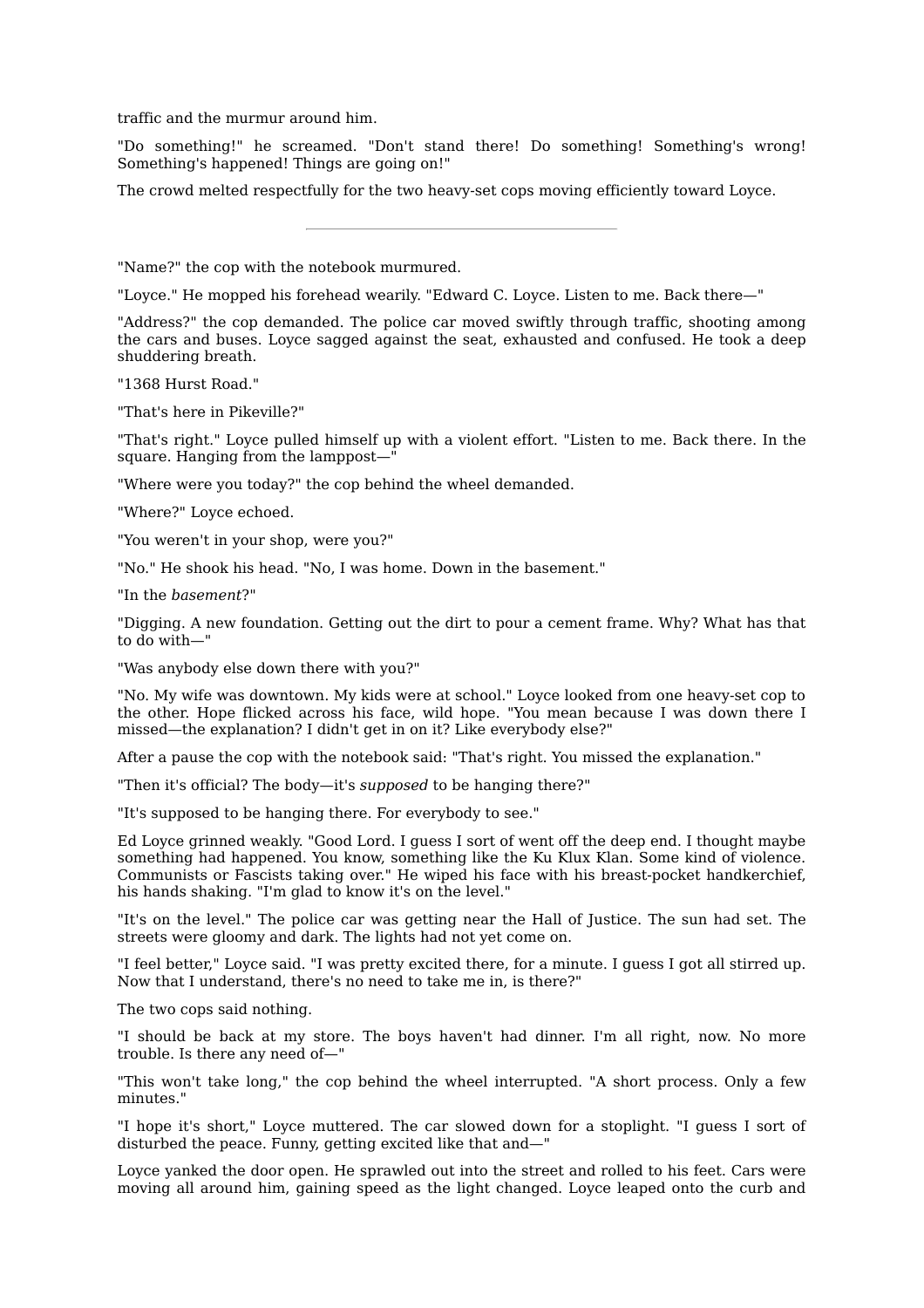raced among the people, burrowing into the swarming crowds. Behind him he heard sounds, shouts, people running.

They weren't cops. He had realized that right away. He knew every cop in Pikeville. A man couldn't own a store, operate a business in a small town for twenty-five years without getting to know all the cops.

They weren't cops—and there hadn't been any explanation. Potter, Fergusson, Jenkins, none of them knew why it was there. They didn't know—and they didn't care. *That* was the strange part.

Loyce ducked into a hardware store. He raced toward the back, past the startled clerks and customers, into the shipping room and through the back door. He tripped over a garbage can and ran up a flight of concrete steps. He climbed over a fence and jumped down on the other side, gasping and panting.

There was no sound behind him. He had got away.

He was at the entrance of an alley, dark and strewn with boards and ruined boxes and tires. He could see the street at the far end. A street light wavered and came on. Men and women. Stores. Neon signs. Cars.

And to his right—the police station.

He was close, terribly close. Past the loading platform of a grocery store rose the white concrete side of the Hall of Justice. Barred windows. The police antenna. A great concrete wall rising up in the darkness. A bad place for him to be near. He was too close. He had to keep moving, get farther away from them.

#### *Them?*

Loyce moved cautiously down the alley. Beyond the police station was the City Hall, the oldfashioned yellow structure of wood and gilded brass and broad cement steps. He could see the endless rows of offices, dark windows, the cedars and beds of flowers on each side of the entrance.

And—something else.

Above the City Hall was a patch of darkness, a cone of gloom denser than the surrounding night. A prism of black that spread out and was lost into the sky.

He listened. Good God, he could hear something. Something that made him struggle frantically to close his ears, his mind, to shut out the sound. A buzzing. A distant, muted hum like a great swarm of bees.

Loyce gazed up, rigid with horror. The splotch of darkness, hanging over the City Hall. Darkness so thick it seemed almost solid. *In the vortex something moved.* Flickering shapes. Things, descending from the sky, pausing momentarily above the City Hall, fluttering over it in a dense swarm and then dropping silently onto the roof.

Shapes. Fluttering shapes from the sky. From the crack of darkness that hung above him.

He was seeing—them.

For a long time Loyce watched, crouched behind a sagging fence in a pool of scummy water.

They were landing. Coming down in groups, landing on the roof of the City Hall and disappearing inside. They had wings. Like giant insects of some kind. They flew and fluttered and came to rest—and then crawled crab-fashion, sideways, across the roof and into the building.

He was sickened. And fascinated. Cold night wind blew around him and he shuddered. He was tired, dazed with shock. On the front steps of the City Hall were men, standing here and there. Groups of men coming out of the building and halting for a moment before going on.

Were there more of them?

It didn't seem possible. What he saw descending from the black chasm weren't men. They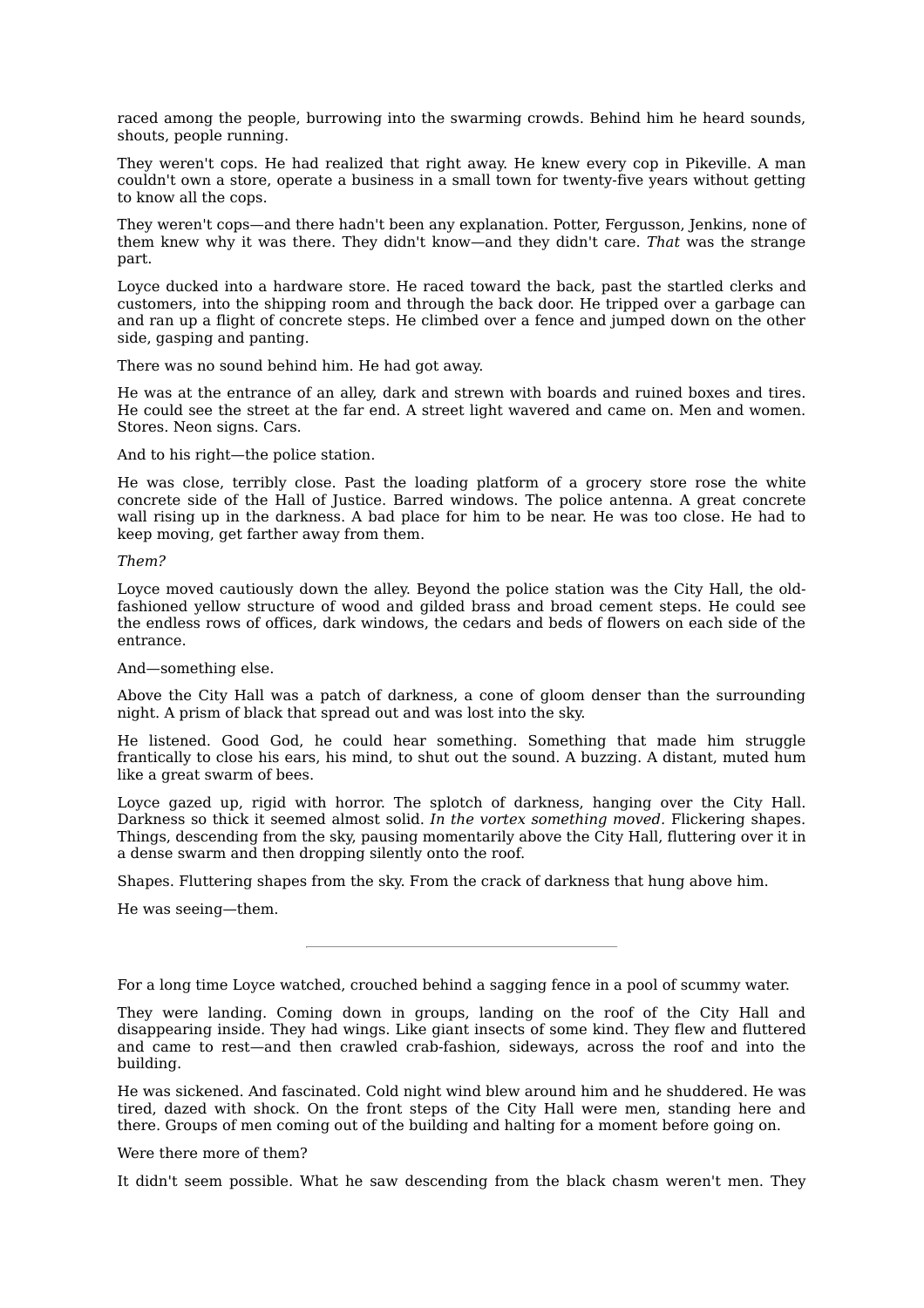were alien—from some other world, some other dimension. Sliding through this slit, this break in the shell of the universe. Entering through this gap, winged insects from another realm of being.

On the steps of the City Hall a group of men broke up. A few moved toward a waiting car. One of the remaining shapes started to re-enter the City Hall. It changed its mind and turned to follow the others.

Loyce closed his eyes in horror. His senses reeled. He hung on tight, clutching at the sagging fence. The shape, the man-shape, had abruptly fluttered up and flapped after the others. It flew to the sidewalk and came to rest among them.

Pseudo-men. Imitation men. Insects with ability to disguise themselves as men. Like other insects familiar to Earth. Protective coloration. Mimicry.

Loyce pulled himself away. He got slowly to his feet. It was night. The alley was totally dark. But maybe they could see in the dark. Maybe darkness made no difference to them.

He left the alley cautiously and moved out onto the street. Men and women flowed past, but not so many, now. At the bus-stops stood waiting groups. A huge bus lumbered along the street, its lights flashing in the evening gloom.

Loyce moved forward. He pushed his way among those waiting and when the bus halted he boarded it and took a seat in the rear, by the door. A moment later the bus moved into life and rumbled down the street.

Loyce relaxed a little. He studied the people around him. Dulled, tired faces. People going home from work. Quite ordinary faces. None of them paid any attention to him. All sat quietly, sunk down in their seats, jiggling with the motion of the bus.

The man sitting next to him unfolded a newspaper. He began to read the sports section, his lips moving. An ordinary man. Blue suit. Tie. A businessman, or a salesman. On his way home to his wife and family.

Across the aisle a young woman, perhaps twenty. Dark eyes and hair, a package on her lap. Nylons and heels. Red coat and white angora sweater. Gazing absently ahead of her.

A high school boy in jeans and black jacket.

A great triple-chinned woman with an immense shopping bag loaded with packages and parcels. Her thick face dim with weariness.

Ordinary people. The kind that rode the bus every evening. Going home to their families. To dinner.

Going home—with their minds dead. Controlled, filmed over with the mask of an alien being that had appeared and taken possession of them, their town, their lives. Himself, too. Except that he happened to be deep in his cellar instead of in the store. Somehow, he had been overlooked. They had missed him. Their control wasn't perfect, foolproof.

Maybe there were others.

Hope flickered in Loyce. They weren't omnipotent. They had made a mistake, not got control of him. Their net, their field of control, had passed over him. He had emerged from his cellar as he had gone down. Apparently their power-zone was limited.

A few seats down the aisle a man was watching him. Loyce broke off his chain of thought. A slender man, with dark hair and a small mustache. Well-dressed, brown suit and shiny shoes. A book between his small hands. He was watching Loyce, studying him intently. He turned quickly away.

Loyce tensed. One of *them*? Or—another they had missed?

The man was watching him again. Small dark eyes, alive and clever. Shrewd. A man too shrewd for them—or one of the things itself, an alien insect from beyond.

The bus halted. An elderly man got on slowly and dropped his token into the box. He moved down the aisle and took a seat opposite Loyce.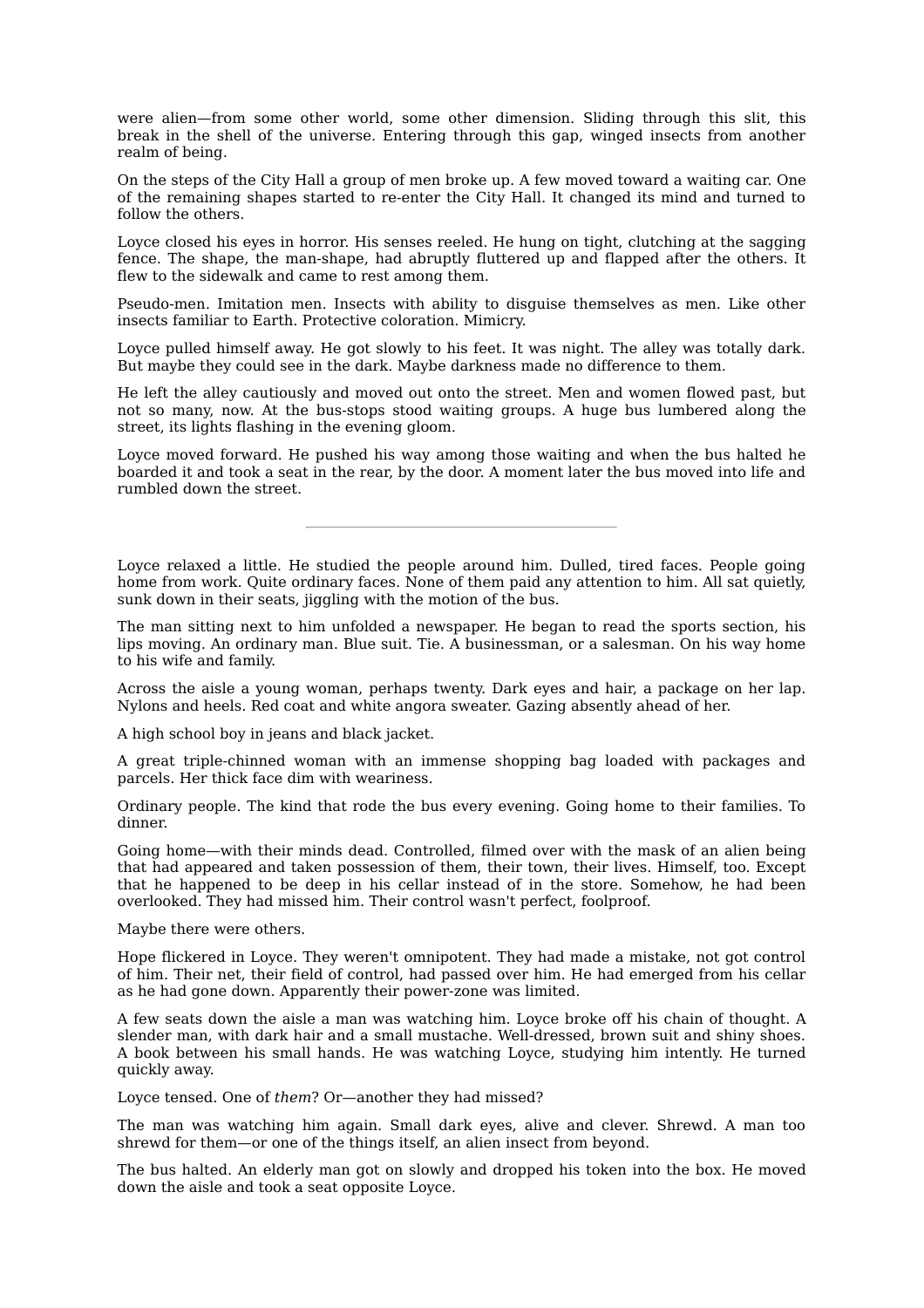The elderly man caught the sharp-eyed man's gaze. For a split second something passed between them.

A look rich with meaning.

Loyce got to his feet. The bus was moving. He ran to the door. One step down into the well. He yanked the emergency door release. The rubber door swung open.

"Hey!" the driver shouted, jamming on the brakes. "What the hell—"

Loyce squirmed through. The bus was slowing down. Houses on all sides. A residential district, lawns and tall apartment buildings. Behind him, the bright-eyed man had leaped up. The elderly man was also on his feet. They were coming after him.

Loyce leaped. He hit the pavement with terrific force and rolled against the curb. Pain lapped over him. Pain and a vast tide of blackness. Desperately, he fought it off. He struggled to his knees and then slid down again. The bus had stopped. People were getting off.

Loyce groped around. His fingers closed over something. A rock, lying in the gutter. He crawled to his feet, grunting with pain. A shape loomed before him. A man, the bright-eyed man with the book.

Loyce kicked. The man gasped and fell. Loyce brought the rock down. The man screamed and tried to roll away. "*Stop!* For God's sake listen—"

He struck again. A hideous crunching sound. The man's voice cut off and dissolved in a bubbling wail. Loyce scrambled up and back. The others were there, now. All around him. He ran, awkwardly, down the sidewalk, up a driveway. None of them followed him. They had stopped and were bending over the inert body of the man with the book, the bright-eyed man who had come after him.

Had he made a mistake?

But it was too late to worry about that. He had to get out—away from them. Out of Pikeville, beyond the crack of darkness, the rent between their world and his.

"Ed!" Janet Loyce backed away nervously. "What is it? What—"

Ed Loyce slammed the door behind him and came into the living room. "Pull down the shades. Quick."

Janet moved toward the window. "But—"

"Do as I say. Who else is here besides you?"

"Nobody. Just the twins. They're upstairs in their room. What's happened? You look so strange. Why are you home?"

Ed locked the front door. He prowled around the house, into the kitchen. From the drawer under the sink he slid out the big butcher knife and ran his finger along it. Sharp. Plenty sharp. He returned to the living room.

"Listen to me," he said. "I don't have much time. They know I escaped and they'll be looking for me."

"Escaped?" Janet's face twisted with bewilderment and fear. "Who?"

"The town has been taken over. They're in control. I've got it pretty well figured out. They started at the top, at the City Hall and police department. What they did with the *real* humans they—"

"What are you talking about?"

"We've been invaded. From some other universe, some other dimension. They're insects. Mimicry. And more. Power to control minds. Your mind."

"My mind?"

"Their entrance is *here*, in Pikeville. They've taken over all of you. The whole town—except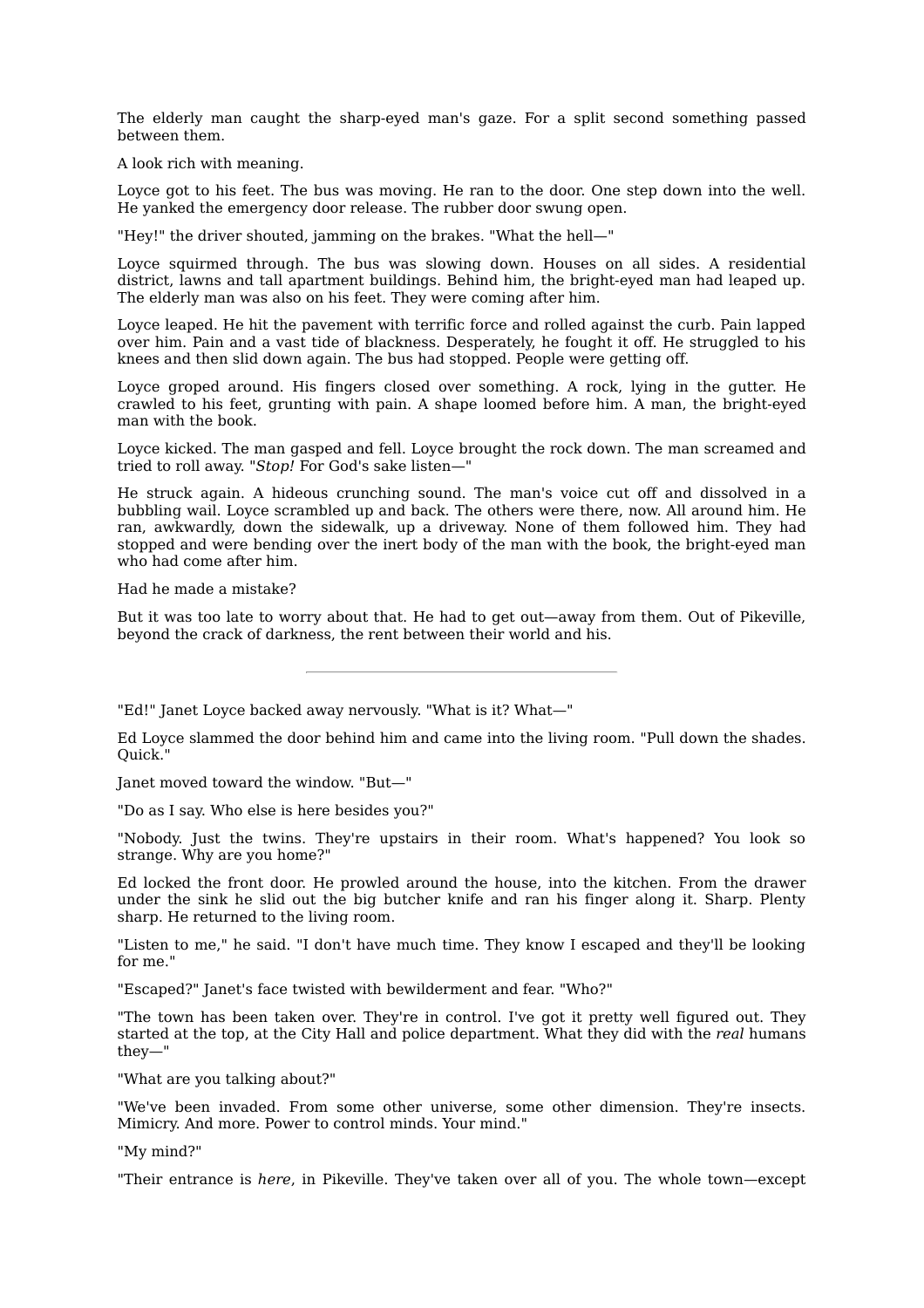me. We're up against an incredibly powerful enemy, but they have their limitations. That's our hope. They're limited! They can make mistakes!"

Janet shook her head. "I don't understand, Ed. You must be insane."

"Insane? No. Just lucky. If I hadn't been down in the basement I'd be like all the rest of you." Loyce peered out the window. "But I can't stand here talking. Get your coat."

"My coat?"

"We're getting out of here. Out of Pikeville. We've got to get help. Fight this thing. They *can* be beaten. They're not infallible. It's going to be close—but we may make it if we hurry. Come on!" He grabbed her arm roughly. "Get your coat and call the twins. We're all leaving. Don't stop to pack. There's no time for that."

White-faced, his wife moved toward the closet and got down her coat. "Where are we going?"

Ed pulled open the desk drawer and spilled the contents out onto the floor. He grabbed up a road map and spread it open. "They'll have the highway covered, of course. But there's a back road. To Oak Grove. I got onto it once. It's practically abandoned. Maybe they'll forget about it."

"The old Ranch Road? Good Lord—it's completely closed. Nobody's supposed to drive over it."

"I know." Ed thrust the map grimly into his coat. "That's our best chance. Now call down the twins and let's get going. Your car is full of gas, isn't it?"

Janet was dazed.

"The Chevy? I had it filled up yesterday afternoon." Janet moved toward the stairs. "Ed, I—"

"Call the twins!" Ed unlocked the front door and peered out. Nothing stirred. No sign of life. All right so far.

"Come on downstairs," Janet called in a wavering voice. "We're—going out for awhile."

"Now?" Tommy's voice came.

"Hurry up," Ed barked. "Get down here, both of you."

Tommy appeared at the top of the stairs. "I was doing my home work. We're starting fractions. Miss Parker says if we don't get this done—"

"You can forget about fractions." Ed grabbed his son as he came down the stairs and propelled him toward the door. "Where's Jim?"

"He's coming."

Jim started slowly down the stairs. "What's up, Dad?"

"We're going for a ride."

"A ride? Where?"

Ed turned to Janet. "We'll leave the lights on. And the TV set. Go turn it on." He pushed her toward the set. "So they'll think we're still—"

He heard the buzz. And dropped instantly, the long butcher knife out. Sickened, he saw it coming down the stairs at him, wings a blur of motion as it aimed itself. It still bore a vague resemblance to Jimmy. It was small, a baby one. A brief glimpse—the thing hurtling at him, cold, multi-lensed inhuman eyes. Wings, body still clothed in yellow T-shirt and jeans, the mimic outline still stamped on it. A strange half-turn of its body as it reached him. What was it doing?

A stinger.

Loyce stabbed wildly at it. It retreated, buzzing frantically. Loyce rolled and crawled toward the door. Tommy and Janet stood still as statues, faces blank. Watching without expression. Loyce stabbed again. This time the knife connected. The thing shrieked and faltered. It bounced against the wall and fluttered down.

Something lapped through his mind. A wall of force, energy, an alien mind probing into him. He was suddenly paralyzed. The mind entered his own, touched against him briefly,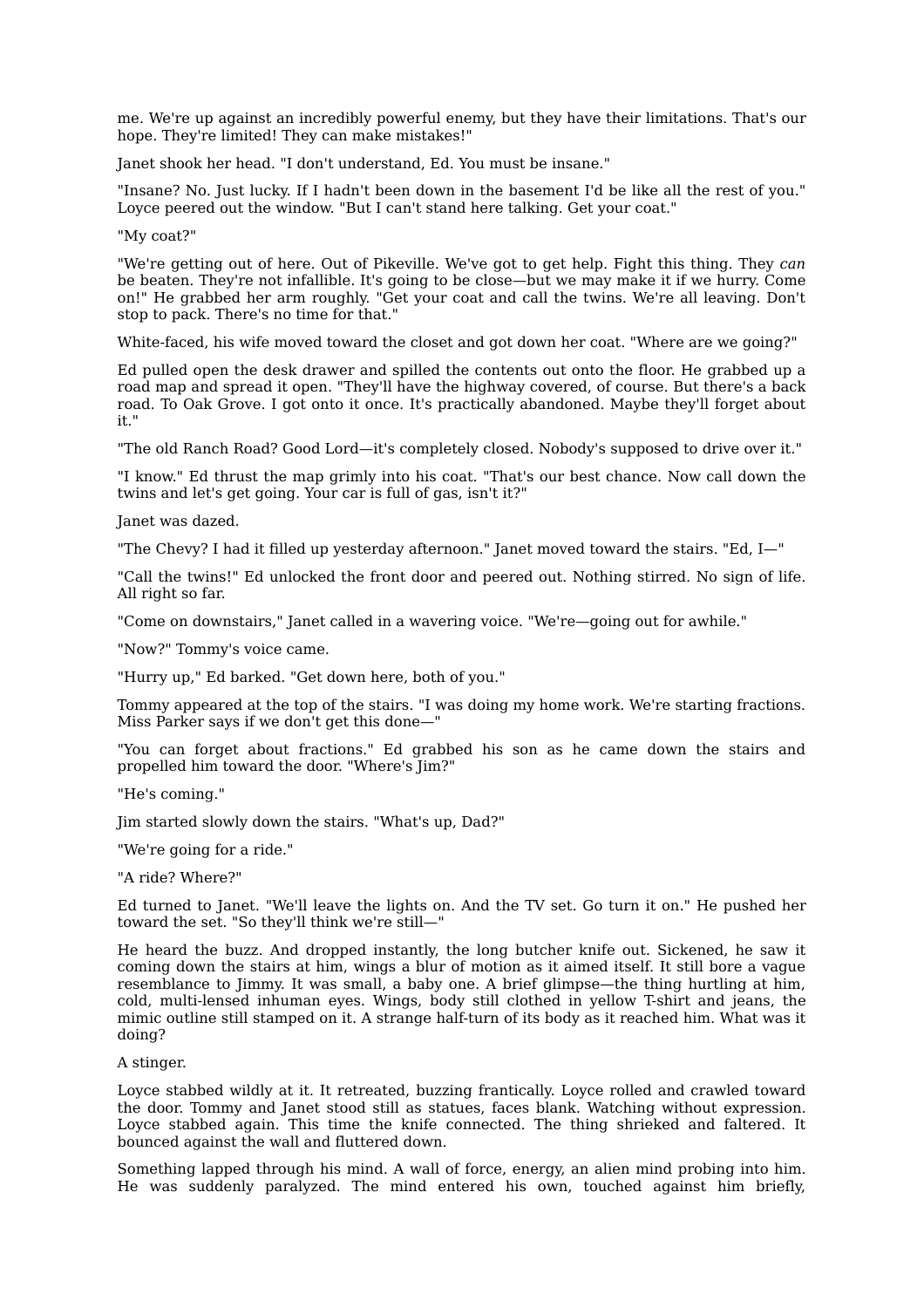shockingly. An utterly alien presence, settling over him—and then it flickered out as the thing collapsed in a broken heap on the rug.

It was dead. He turned it over with his foot. It was an insect, a fly of some kind. Yellow T-shirt, jeans. His son Jimmy.... He closed his mind tight. It was too late to think about that. Savagely he scooped up his knife and headed toward the door. Janet and Tommy stood stone-still, neither of them moving.

The car was out. He'd never get through. They'd be waiting for him. It was ten miles on foot. Ten long miles over rough ground, gulleys and open fields and hills of uncut forest. He'd have to go alone.

Loyce opened the door. For a brief second he looked back at his wife and son. Then he slammed the door behind him and raced down the porch steps.

A moment later he was on his way, hurrying swiftly through the darkness toward the edge of town.

The early morning sunlight was blinding. Loyce halted, gasping for breath, swaying back and forth. Sweat ran down in his eyes. His clothing was torn, shredded by the brush and thorns through which he had crawled. Ten miles—on his hands and knees. Crawling, creeping through the night. His shoes were mud-caked. He was scratched and limping, utterly exhausted.

But ahead of him lay Oak Grove.

He took a deep breath and started down the hill. Twice he stumbled and fell, picking himself up and trudging on. His ears rang. Everything receded and wavered. But he was there. He had got out, away from Pikeville.

A farmer in a field gaped at him. From a house a young woman watched in wonder. Loyce reached the road and turned onto it. Ahead of him was a gasoline station and a drive-in. A couple of trucks, some chickens pecking in the dirt, a dog tied with a string.

The white-clad attendant watched suspiciously as he dragged himself up to the station. "Thank God." He caught hold of the wall. "I didn't think I was going to make it. They followed me most of the way. I could hear them buzzing. Buzzing and flitting around behind me."

"What happened?" the attendant demanded. "You in a wreck? A hold-up?"

Loyce shook his head wearily. "They have the whole town. The City Hall and the police station. They hung a man from the lamppost. That was the first thing I saw. They've got all the roads blocked. I saw them hovering over the cars coming in. About four this morning I got beyond them. I knew it right away. I could feel them leave. And then the sun came up."

The attendant licked his lip nervously. "You're out of your head. I better get a doctor."

"Get me into Oak Grove," Loyce gasped. He sank down on the gravel. "We've got to get started—cleaning them out. Got to get started right away."

They kept a tape recorder going all the time he talked. When he had finished the Commissioner snapped off the recorder and got to his feet. He stood for a moment, deep in thought. Finally he got out his cigarettes and lit up slowly, a frown on his beefy face.

"You don't believe me," Loyce said.

The Commissioner offered him a cigarette. Loyce pushed it impatiently away. "Suit yourself." The Commissioner moved over to the window and stood for a time looking out at the town of Oak Grove. "I believe you," he said abruptly.

Loyce sagged. "Thank God."

"So you got away." The Commissioner shook his head. "You were down in your cellar instead of at work. A freak chance. One in a million."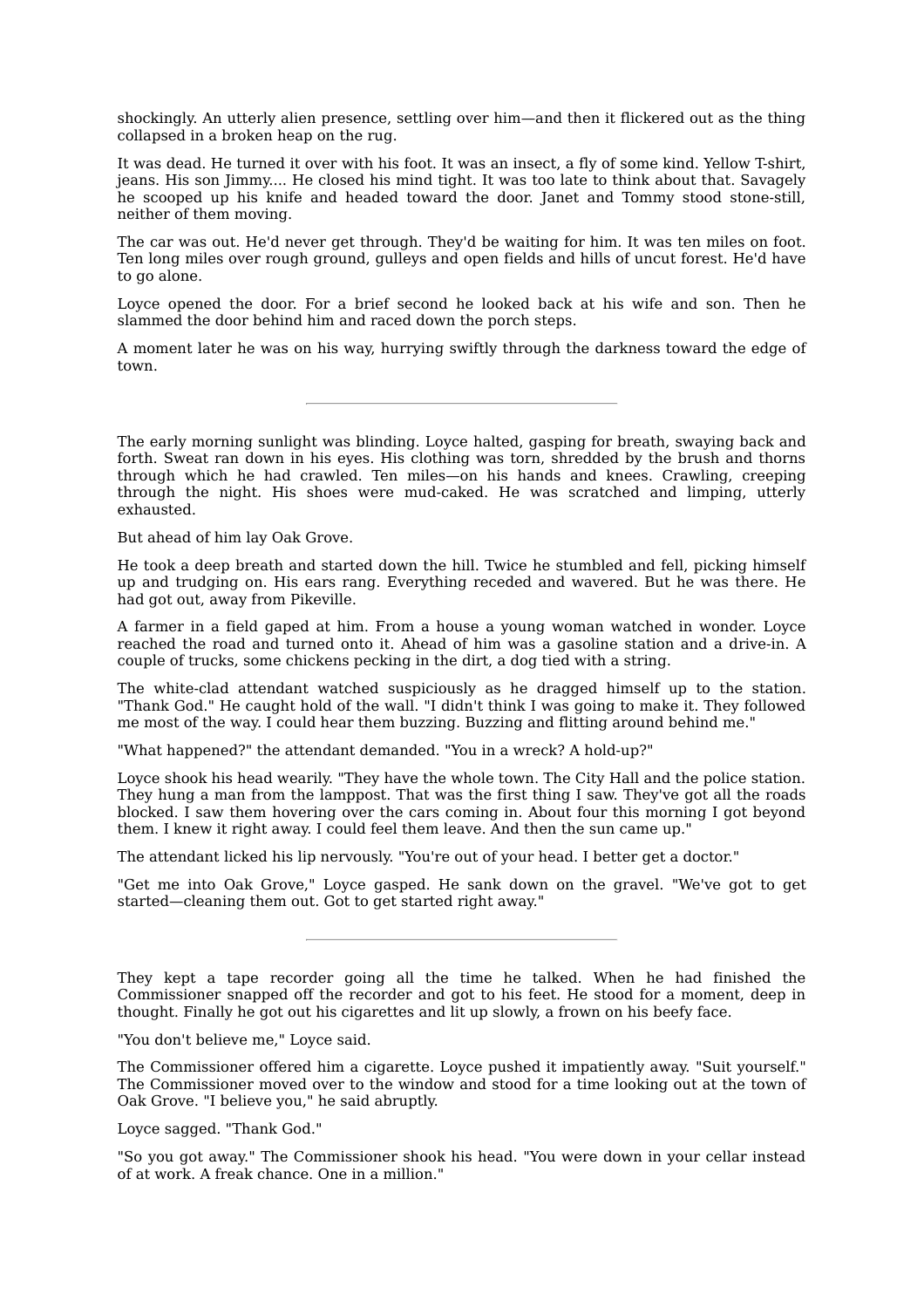Loyce sipped some of the black coffee they had brought him. "I have a theory," he murmured.

"What is it?"

"About them. Who they are. They take over one area at a time. Starting at the top—the highest level of authority. Working down from there in a widening circle. When they're firmly in control they go on to the next town. They spread, slowly, very gradually. I think it's been going on for a long time."

"A long time?"

"Thousands of years. I don't think it's new."

"Why do you say that?"

"When I was a kid.... A picture they showed us in Bible League. A religious picture—an old print. The enemy gods, defeated by Jehovah. Moloch, Beelzebub, Moab, Baalin, Ashtaroth—"

 $"S_0"$ 

"They were all represented by figures." Loyce looked up at the Commissioner. "Beelzebub was represented as—a giant fly."

The Commissioner grunted. "An old struggle."

"They've been defeated. The Bible is an account of their defeats. They make gains—but finally they're defeated."

"Why defeated?"

"They can't get everyone. They didn't get me. And they never got the Hebrews. The Hebrews carried the message to the whole world. The realization of the danger. The two men on the bus. I think they understood. Had escaped, like I did." He clenched his fists. "I killed one of them. I made a mistake. I was afraid to take a chance."

The Commissioner nodded. "Yes, they undoubtedly had escaped, as you did. Freak accidents. But the rest of the town was firmly in control." He turned from the window. "Well, Mr. Loyce. You seem to have figured everything out."

"Not everything. The hanging man. The dead man hanging from the lamppost. I don't understand that. *Why?* Why did they deliberately hang him there?"

"That would seem simple." The Commissioner smiled faintly. "*Bait.*"

Loyce stiffened. His heart stopped beating. "Bait? What do you mean?"

"To draw you out. Make you declare yourself. So they'd know who was under control—and who had escaped."

Loyce recoiled with horror. "Then they *expected* failures! They anticipated—" He broke off. "They were ready with a trap."

"And you showed yourself. You reacted. You made yourself known." The Commissioner abruptly moved toward the door. "Come along, Loyce. There's a lot to do. We must get moving. There's no time to waste."

Loyce started slowly to his feet, numbed. "And the man. *Who was the man?* I never saw him before. He wasn't a local man. He was a stranger. All muddy and dirty, his face cut, slashed—"

There was a strange look on the Commissioner's face as he answered. "Maybe," he said softly, "you'll understand that, too. Come along with me, Mr. Loyce." He held the door open, his eyes gleaming. Loyce caught a glimpse of the street in front of the police station. Policemen, a platform of some sort. A telephone pole—and a rope! "Right this way," the Commissioner said, smiling coldly.

As the sun set, the vice-president of the Oak Grove Merchants' Bank came up out of the vault, threw the heavy time locks, put on his hat and coat, and hurried outside onto the sidewalk. Only a few people were there, hurrying home to dinner.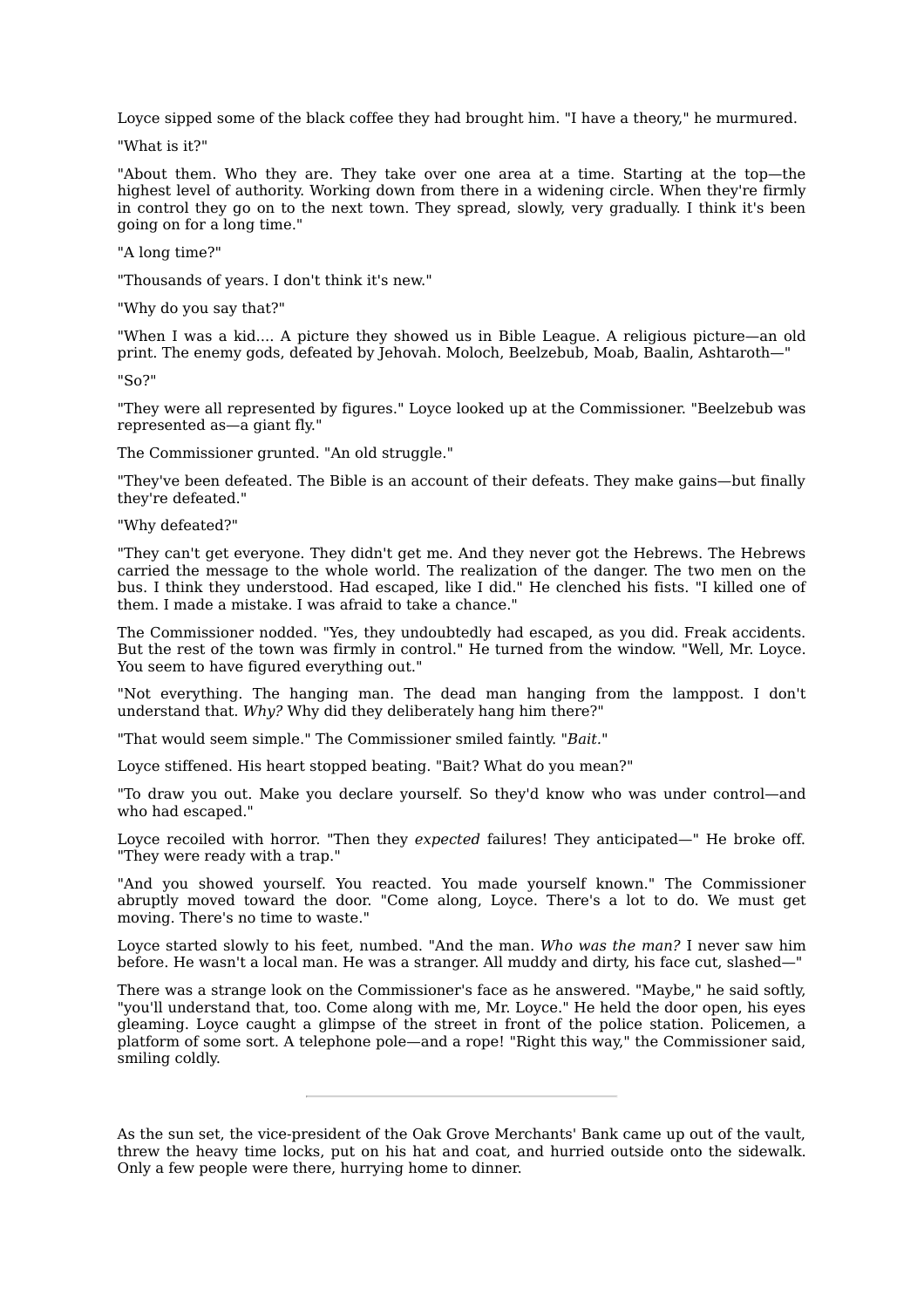"Good night," the guard said, locking the door after him.

"Good night," Clarence Mason murmured. He started along the street toward his car. He was tired. He had been working all day down in the vault, examining the lay-out of the safety deposit boxes to see if there was room for another tier. He was glad to be finished.

At the corner he halted. The street lights had not yet come on. The street was dim. Everything was vague. He looked around—and froze.

From the telephone pole in front of the police station, something large and shapeless hung. It moved a little with the wind.

What the hell was it?

Mason approached it warily. He wanted to get home. He was tired and hungry. He thought of his wife, his kids, a hot meal on the dinner table. But there was something about the dark bundle, something ominous and ugly. The light was bad; he couldn't tell what it was. Yet it drew him on, made him move closer for a better look. The shapeless thing made him uneasy. He was frightened by it. Frightened—and fascinated.

And the strange part was that nobody else seemed to notice it.

End of the Project Gutenberg EBook of The Hanging Stranger, by Philip K. Dick

\*\*\* END OF THIS PROJECT GUTENBERG EBOOK THE HANGING STRANGER \*\*\*

\*\*\*\*\* This file should be named  $41562-h.htm$  or  $41562-hzip$  \*\* This and all associated files of various formats will be found in: http://www.gutenberg.org/4/1/5/6/41562/

> Produced by Greg Weeks, Mary Meehan and the Online Distributed Proofreading Team at http://www.pgdp.net

Updated editions will replace the previous one--the old editions will be renamed.

Creating the works from public domain print editions means that no one owns a United States copyright in these works, so the Foundation (and you!) can copy and distribute it in the United States without permission and without paying copyright royalties. Special rules, set forth in the General Terms of Use part of this license, apply to copying and distributing Project Gutenberg-tm electronic works to protect the PROJECT GUTENBERG-tm concept and trademark. Project Gutenberg is a registered trademark, and may not be used if you charge for the eBooks, unless you receive specific permission. do not charge anything for copies of this eBook, complying with the rules is very easy. You may use this eBook for nearly any purpose such as creation of derivative works, reports, performances and research. They may be modified and printed and given away--you may do practically ANYTHING with public domain eBooks. Redistribution is subject to the trademark license, especially commercial redistribution.

#### \*\*\* START: FULL LICENSE \*\*\*

#### THE FULL PROJECT GUTENBERG LICENSE PLEASE READ THIS BEFORE YOU DISTRIBUTE OR USE THIS WORK

To protect the Project Gutenberg-tm mission of promoting the free distribution of electronic works, by using or distributing this work (or any other work associated in any way with the phrase "Project Gutenberg"), you agree to comply with all the terms of the Full Project Gutenberg-tm License available with this file or online at www.gutenberg.org/license.

#### Section 1. General Terms of Use and Redistributing Project Gutenberg-tm electronic works

1.A. By reading or using any part of this Project Gutenberg-tm electronic work, you indicate that you have read, understand, agree to and accept all the terms of this license and intellectual property (trademark/copyright) agreement. If you do not agree to abide by all the terms of this agreement, you must cease using and return or destroy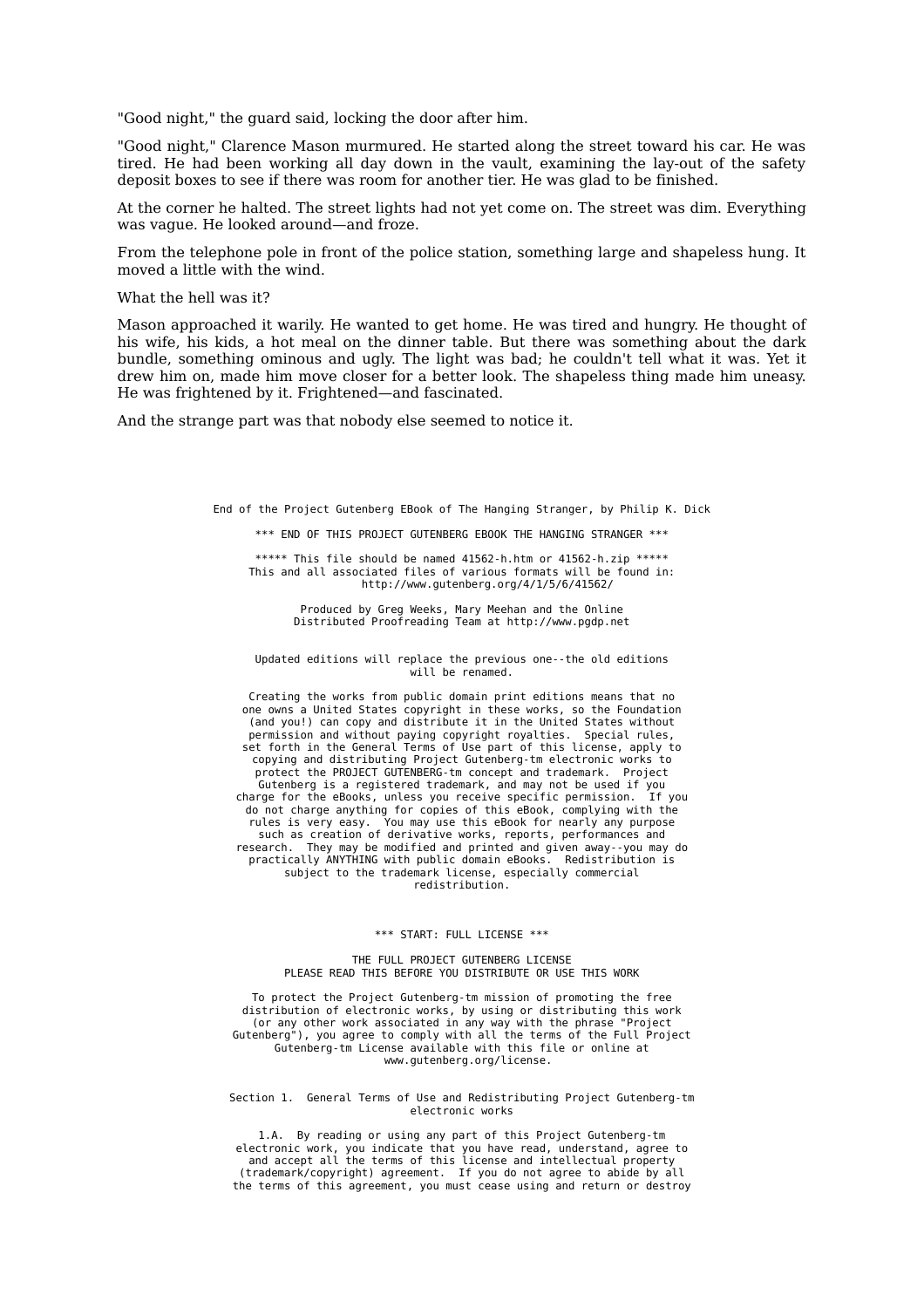all copies of Project Gutenberg-tm electronic works in your possession. If you paid a fee for obtaining a copy of or access to a Project Gutenberg-tm electronic work and you do not agree to be bound by the terms of this agreement, you may obtain a refund from the person or entity to whom you paid the fee as set forth in paragraph 1.E.8.

1.B. "Project Gutenberg" is a registered trademark. It may only be used on or associated in any way with an electronic work by people who agree to be bound by the terms of this agreement. There are a few things that you can do with most Project Gutenberg-tm electronic works even without complying with the full terms of this agreement. See paragraph 1.C below. There are a lot of things you can do with Project Gutenberg-tm electronic works if you follow the terms of this agreement and help preserve free future access to Project Gutenberg-tm electronic works. See paragraph 1.E below.

1.C. The Project Gutenberg Literary Archive Foundation ("the Foundation" or PGLAF), owns a compilation copyright in the collection of Project Gutenberg-tm electronic works. Nearly all the individual works in the collection are in the public domain in the United States. If an individual work is in the public domain in the United States and you are located in the United States, we do not claim a right to prevent you from copying, distributing, performing, displaying or creating derivative works based on the work as long as all references to Project Gutenberg are removed. Of course, we hope that you will support the Project Gutenberg-tm mission of promoting free access to electronic works by freely sharing Project Gutenberg-tm works in compliance with the terms of this agreement for keeping the Project Gutenberg-tm name associated with the work. You can easily comply with the terms of this agreement by keeping this work in the same format with its attached full Project Gutenberg-tm License when you share it without charge with others.

1.D. The copyright laws of the place where you are located also govern what you can do with this work. Copyright laws in most countries are in a constant state of change. If you are outside the United States, check the laws of your country in addition to the terms of this agreement before downloading, copying, displaying, performing, distributing or creating derivative works based on this work or any other Project Gutenberg-tm work. The Foundation makes no representations concerning the copyright status of any work in any country outside the United States.

1.E. Unless you have removed all references to Project Gutenberg:

1.E.1. The following sentence, with active links to, or other immediate access to, the full Project Gutenberg-tm License must appear prominently whenever any copy of a Project Gutenberg-tm work (any work on which the phrase "Project Gutenberg" appears, or with which the phrase "Project Gutenberg" is associated) is accessed, displayed, performed, viewed, copied or distributed:

This eBook is for the use of anyone anywhere at no cost and with almost no restrictions whatsoever. You may copy it, give it away or re-use it under the terms of the Project Gutenberg License included with this eBook or online at www.gutenberg.org

1.E.2. If an individual Project Gutenberg-tm electronic work is derived from the public domain (does not contain a notice indicating that it is posted with permission of the copyright holder), the work can be copied and distributed to anyone in the United States without paying any fees or charges. If you are redistributing or providing access to a work with the phrase "Project Gutenberg" associated with or appearing on the work, you must comply either with the requirements of paragraphs 1.E.1 through 1.E.7 or obtain permission for the use of the work and the Project Gutenberg-tm trademark as set forth in paragraphs 1.E.8 or 1.E.9.

1.E.3. If an individual Project Gutenberg-tm electronic work is posted with the permission of the copyright holder, your use and distribution must comply with both paragraphs 1.E.1 through 1.E.7 and any additional terms imposed by the copyright holder. Additional terms will be linked to the Project Gutenberg-tm License for all works posted with the permission of the copyright holder found at the beginning of this work.

1.E.4. Do not unlink or detach or remove the full Project Gutenberg-tm License terms from this work, or any files containing a part of this work or any other work associated with Project Gutenberg-tm.

1.E.5. Do not copy, display, perform, distribute or redistribute this electronic work, or any part of this electronic work, without prominently displaying the sentence set forth in paragraph 1.E.1 with active links or immediate access to the full terms of the Project Gutenberg-tm License.

1.E.6. You may convert to and distribute this work in any binary, compressed, marked up, nonproprietary or proprietary form, including any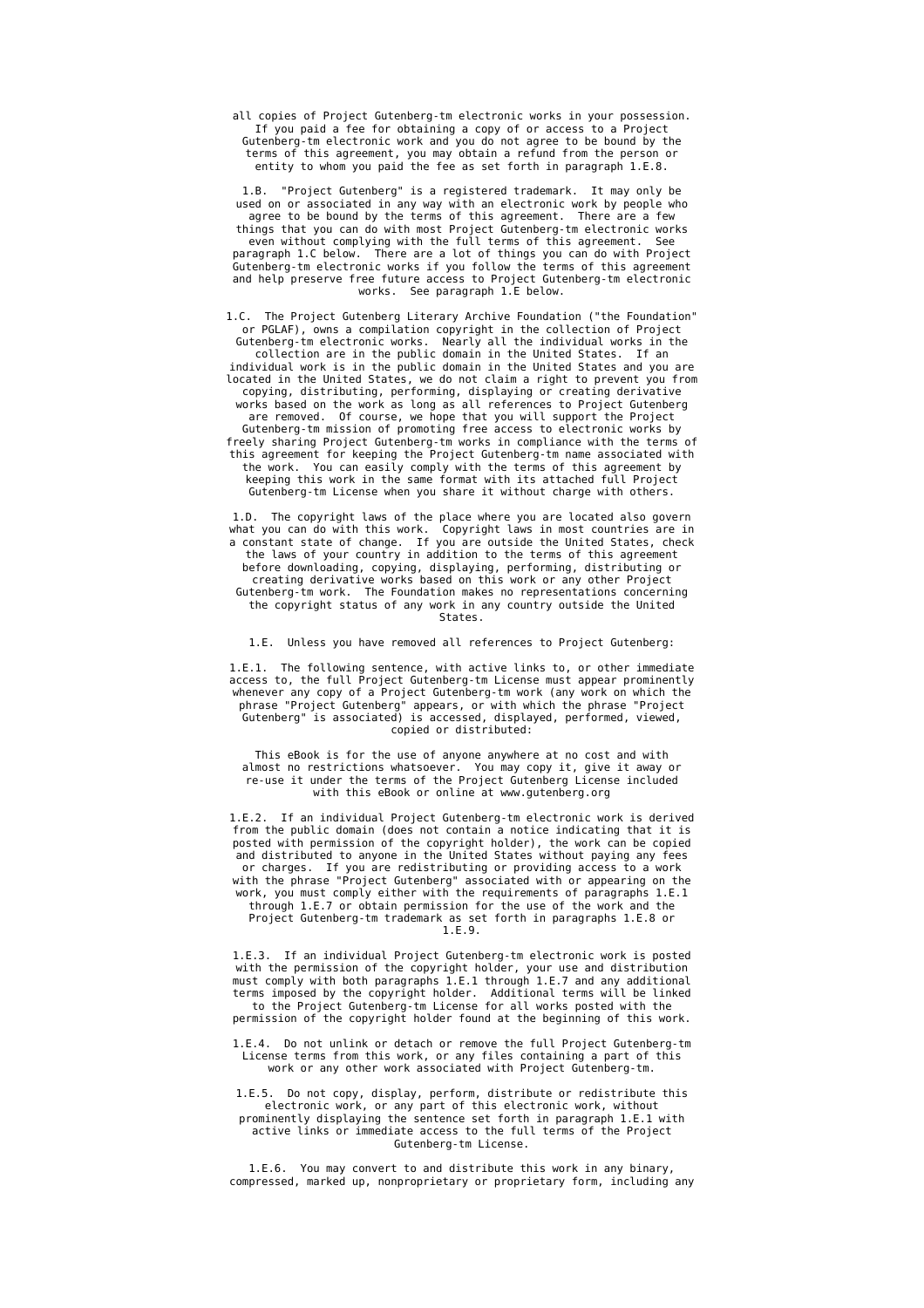word processing or hypertext form. However, if you provide access to or distribute copies of a Project Gutenberg-tm work in a format other than "Plain Vanilla ASCII" or other format used in the official version posted on the official Project Gutenberg-tm web site (www.gutenberg.org), you must, at no additional cost, fee or expense to the user, provide a copy, a means of exporting a copy, or a means of obtaining a copy upon request, of the work in its original "Plain Vanilla ASCII" or other form. Any alternate format must include the full Project Gutenberg-tm License as specified in paragraph 1.E.1.

1.E.7. Do not charge a fee for access to, viewing, displaying, performing, copying or distributing any Project Gutenberg-tm works unless you comply with paragraph 1.E.8 or 1.E.9.

1.E.8. You may charge a reasonable fee for copies of or providing access to or distributing Project Gutenberg-tm electronic works provided that

- You pay a royalty fee of 20% of the gross profits you derive from the use of Project Gutenberg-tm works calculated using the method you already use to calculate your applicable taxes. owed to the owner of the Project Gutenberg-tm trademark, but he has agreed to donate royalties under this paragraph to the Project Gutenberg Literary Archive Foundation. Royalty payments must be paid within 60 days following each date on which you prepare (or are legally required to prepare) your periodic tax returns. Royalty payments should be clearly marked as such and sent to the Project Gutenberg Literary Archive Foundation at the address specified in Section 4, "Information about donations to the Project Gutenberg Literary Archive Foundation."

- You provide a full refund of any money paid by a user who notifies you in writing (or by e-mail) within 30 days of receipt that s/he does not agree to the terms of the full Project Gutenberg-tm License. You must require such a user to return or destroy all copies of the works possessed in a physical medium and discontinue all use of and all access to other copies of Project Gutenberg-tm works.

- You provide, in accordance with paragraph 1.F.3, a full refund of any money paid for a work or a replacement copy, if a defect in the electronic work is discovered and reported to you within 90 days of receipt of the work.

- You comply with all other terms of this agreement for free distribution of Project Gutenberg-tm works.

1.E.9. If you wish to charge a fee or distribute a Project Gutenberg-tm electronic work or group of works on different terms than are set forth in this agreement, you must obtain permission in writing from both the Project Gutenberg Literary Archive Foundation and Michael Hart, the owner of the Project Gutenberg-tm trademark. Contact the Foundation as set forth in Section 3 below.

#### 1.F.

1.F.1. Project Gutenberg volunteers and employees expend considerable effort to identify, do copyright research on, transcribe and proofread public domain works in creating the Project Gutenberg-tm collection. Despite these efforts, Project Gutenberg-tm electronic works, and the medium on which they may be stored, may contain "Defects," such as, but not limited to, incomplete, inaccurate or corrupt data, transcription errors, a copyright or other intellectual property infringement, a defective or damaged disk or other medium, a computer virus, or computer codes that damage or cannot be read by your equipment.

1.F.2. LIMITED WARRANTY, DISCLAIMER OF DAMAGES - Except for the "Right of Replacement or Refund" described in paragraph 1.F.3, the Project Gutenberg Literary Archive Foundation, the owner of the Project Gutenberg-tm trademark, and any other party distributing a Project Gutenberg-tm electronic work under this agreement, disclaim all liability to you for damages, costs and expenses, including legal fees. YOU AGREE THAT YOU HAVE NO REMEDIES FOR NEGLIGENCE, STRICT LIABILITY, BREACH OF WARRANTY OR BREACH OF CONTRACT EXCEPT THOSE PROVIDED IN PARAGRAPH 1.F.3. YOU AGREE THAT THE FOUNDATION, THE TRADEMARK OWNER, AND ANY DISTRIBUTOR UNDER THIS AGREEMENT WILL NOT BE LIABLE TO YOU FOR ACTUAL, DIRECT, INDIRECT, CONSEQUENTIAL, PUNITIVE OR INCIDENTAL DAMAGES EVEN IF YOU GIVE NOTICE OF THE POSSIBILITY OF SUCH DAMAGE.

1.F.3. LIMITED RIGHT OF REPLACEMENT OR REFUND - If you discover a defect in this electronic work within 90 days of receiving it, you can receive a refund of the money (if any) you paid for it by sending a written explanation to the person you received the work from. If you received the work on a physical medium, you must return the medium with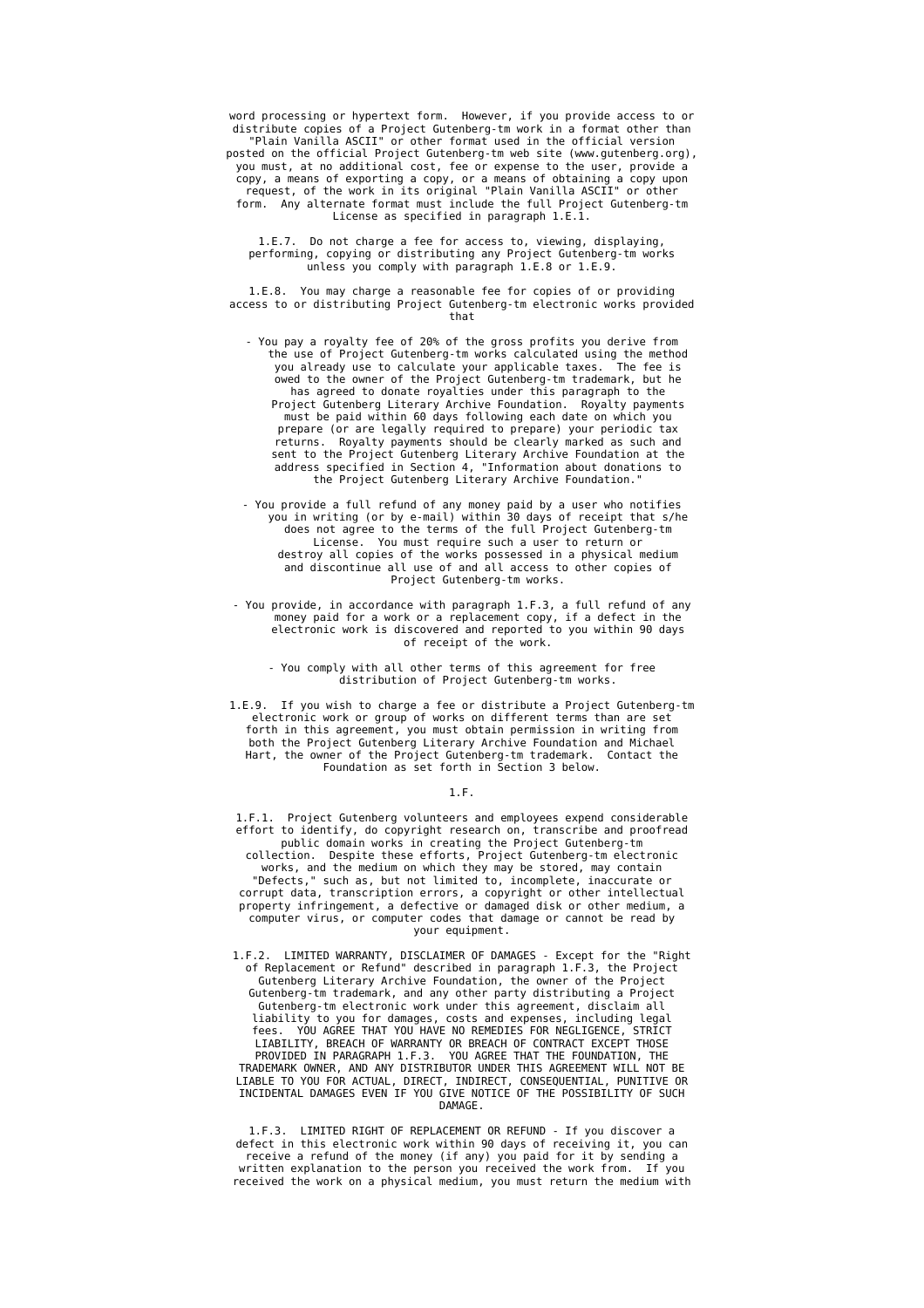your written explanation. The person or entity that provided you with the defective work may elect to provide a replacement copy in lieu of a refund. If you received the work electronically, the person or entity providing it to you may choose to give you a second opportunity to receive the work electronically in lieu of a refund. If the second copy is also defective, you may demand a refund in writing without further

opportunities to fix the problem.

1.F.4. Except for the limited right of replacement or refund set forth in paragraph 1.F.3, this work is provided to you 'AS-IS', WITH NO OTHER WARRANTIES OF ANY KIND, EXPRESS OR IMPLIED, INCLUDING BUT NOT LIMITED TO WARRANTIES OF MERCHANTABILITY OR FITNESS FOR ANY PURPOSE.

1.F.5. Some states do not allow disclaimers of certain implied warranties or the exclusion or limitation of certain types of damages. If any disclaimer or limitation set forth in this agreement violates the law of the state applicable to this agreement, the agreement shall be interpreted to make the maximum disclaimer or limitation permitted by the applicable state law. The invalidity or unenforceability of any provision of this agreement shall not void the remaining provisions.

1.F.6. INDEMNITY - You agree to indemnify and hold the Foundation, the trademark owner, any agent or employee of the Foundation, anyone providing copies of Project Gutenberg-tm electronic works in accordance with this agreement, and any volunteers associated with the production, promotion and distribution of Project Gutenberg-tm electronic works, harmless from all liability, costs and expenses, including legal fees, that arise directly or indirectly from any of the following which you do or cause to occur: (a) distribution of this or any Project Gutenberg-tm work, (b) alteration, modification, or additions or deletions to any Project Gutenberg-tm work, and (c) any Defect you cause.

#### Section 2. Information about the Mission of Project Gutenberg-tm

Project Gutenberg-tm is synonymous with the free distribution of electronic works in formats readable by the widest variety of computers including obsolete, old, middle-aged and new computers. It exists because of the efforts of hundreds of volunteers and donations from people in all walks of life.

Volunteers and financial support to provide volunteers with the assistance they need are critical to reaching Project Gutenberg-tm's goals and ensuring that the Project Gutenberg-tm collection will remain freely available for generations to come. In 2001, the Project Gutenberg Literary Archive Foundation was created to provide a secure and permanent future for Project Gutenberg-tm and future generations. To learn more about the Project Gutenberg Literary Archive Foundation and how your efforts and donations can help, see Sections 3 and 4 and the Foundation information page at www.gutenberg.org

#### Section 3. Information about the Project Gutenberg Literary Archive Foundation

The Project Gutenberg Literary Archive Foundation is a non profit 501(c)(3) educational corporation organized under the laws of the state of Mississippi and granted tax exempt status by the Internal Revenue Service. The Foundation's EIN or federal tax identification number is 64-6221541. Contributions to the Project Gutenberg Literary Archive Foundation are tax deductible to the full extent permitted by U.S. federal laws and your state's laws.

The Foundation's principal office is located at 4557 Melan Dr. S. Fairbanks, AK, 99712., but its volunteers and employees are scattered throughout numerous locations. Its business office is located at 809 North 1500 West, Salt Lake City, UT 84116, (801) 596-1887. Email contact links and up to date contact information can be found at the Foundation's web site and official page at www.gutenberg.org/contact

> For additional contact information: Dr. Gregory B. Newby Chief Executive and Director gbnewby@pglaf.org

#### Section 4. Information about Donations to the Project Gutenberg Literary Archive Foundation

Project Gutenberg-tm depends upon and cannot survive without wide spread public support and donations to carry out its mission of increasing the number of public domain and licensed works that can be freely distributed in machine readable form accessible by the widest array of equipment including outdated equipment. Many small donations (\$1 to \$5,000) are particularly important to maintaining tax exempt status with the IRS.